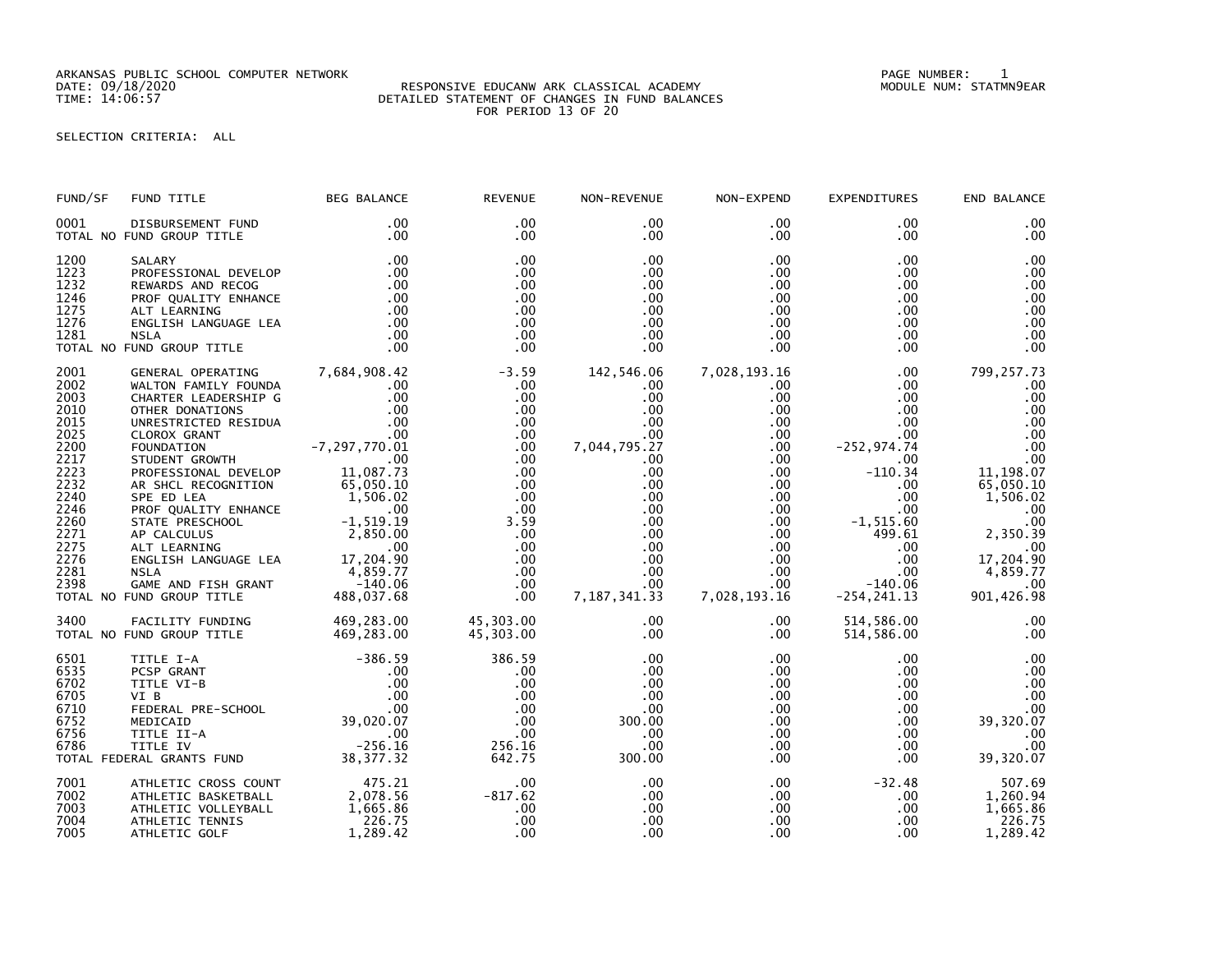ARKANSAS PUBLIC SCHOOL COMPUTER NETWORK PAGE NUMBER: 2

## DATE: 09/18/2020 RESPONSIVE EDUCANW ARK CLASSICAL ACADEMY MODULE NUM: STATMN9EAR TIME: 14:06:57 DETAILED STATEMENT OF CHANGES IN FUND BALANCES FOR PERIOD 13 OF 20

## SELECTION CRITERIA: ALL

| FUND/SF | FUND TITLE               | <b>BEG BALANCE</b> | <b>REVENUE</b> | NON-REVENUE      | NON-EXPEND   | <b>EXPENDITURES</b> | END BALANCE    |
|---------|--------------------------|--------------------|----------------|------------------|--------------|---------------------|----------------|
| 7006    | ATHLETIC TRACK           | $-650.63$          | 650.63         | .00              | .00          | .00                 | .00            |
| 7007    | CHEER/DANCE              | 1,649.65           | $.00 \,$       | $.00 \,$         | $.00 \,$     | .00                 | 1,649.65       |
| 7008    | <b>GENERAL ATHLETICS</b> | 2,609.77           | $-650.63$      | .00              | $.00 \,$     | .00                 | 1,959.14       |
| 7009    | <b>BLANK</b>             | 250.00             | .00            | $.00 \,$         | $.00 \,$     | 250.00              | .00            |
| 7010    | AFTERSCHOOL PROGRAM      | 35,048.46          | .00            | $.00 \,$         | $.00 \,$     | .00.                | 35,048.46      |
| 7011    | UNIFORM ASSISTANCE       | 3,974.87           | .00            | .00              | $.00 \,$     | .00                 | 3,974.87       |
| 7012    | HEALTH                   | 5,253.71           | .00            | $.00 \,$         | $.00 \,$     | $-106.79$           | 5,360.50       |
| 7013    | WEIGHTLIFTING/PE         | 448.21             | .00            | $.00 \,$         | $.00 \,$     | .00.                | 448.21         |
| 7014    |                          | 1,129.15           | .00            | .00              | $.00 \,$     | $-250.00$           | 1,379.15       |
| 7015    | LACROSSE                 | .00                | .00            | .00 <sub>1</sub> |              | .00                 |                |
|         | E-SPORTS                 |                    |                |                  | .00          |                     | .00            |
| 7016    | RUNNING CLUB             | 813.80             | .00            | $.00 \,$         | $.00 \,$     | .00                 | 813.80         |
| 7018    | GIRLS BASKETBALL         | 2,037.05           | 817.62         | .00              | $.00 \,$     | .00                 | 2,854.67       |
| 7019    | HS CHOIR                 | 1,261.71           | .00            | .00              | .00          | .00.                | 1,261.71       |
| 7020    | MUSIC                    | 1,137.57           | .00            | $.00 \,$         | $.00 \,$     | $.00 \,$            | 1,137.57       |
| 7021    | THEATRE                  | 1,324.57           | .00            | .00 <sub>1</sub> | $.00 \,$     | .00                 | 1,324.57       |
| 7022    | <b>ROBOTICS</b>          | 1,491.51           | .00            | $.00 \,$         | $.00 \,$     | .00                 | 1,491.51       |
| 7023    | STUDENT COUNCIL          | 1,027.36           | .00            | $.00 \,$         | $.00 \,$     | .00.                | 1,027.36       |
| 7024    | JR STUDENT COUNCIL       | 1,754.31           | .00            | .00              | .00          | .00.                | 1,754.31       |
| 7027    | FINE ARTS                | 866.20             | .00            | $.00 \,$         | $.00 \,$     | .00                 | 866.20         |
| 7030    | YEARBOOK                 | 915.29             | .00            | $.00 \,$         | $.00 \,$     | $.00 \,$            | 915.29         |
| 7032    | PROM                     | 2,331.22           | .00            | .00              | .00          | $.00 \,$            | 2,331.22       |
| 7033    | LIBRARY                  | 1,857.49           | .00            | .00 <sub>1</sub> | $.00 \,$     | $.00 \,$            | 1,857.49       |
| 7034    | SCHOLARSHIP              | 588.08             | .00            | $.00 \,$         | $.00 \,$     | .00                 | 588.08         |
| 7035    | FIELD TRIP               | 80.39              | .00            | .00              | $.00 \,$     | .00                 | 80.39          |
| 7036    | CHESS CLUB               | 97.19              | .00            | .00              | .00          | .00.                | 97.19          |
| 7037    | OUTDOOR CLUB             | $-119.10$          | 200.00         | $.00 \,$         | $.00 \,$     | $.00 \,$            | 80.90          |
| 7119    |                          | 400.00             | .00            | $.00 \,$         | $.00 \,$     | .00                 | 400.00         |
|         | JR HIGH CHOIR            |                    |                |                  |              |                     |                |
| 7215    |                          | 184.00             | .00            | $.00 \,$         | $.00 \,$     | .00                 | 184.00         |
| 7810    | UPPER SCHOOL ACTIVIT     | 115.03             | .00            | $.00 \,$         | $.00 \,$     | .00                 | 115.03         |
| 7860    | SENIOR TRIP              | .00                | .00            | .00              | .00          | .00                 | $.00$<br>38.37 |
| 7861    | SENIOR CLASS 2022        | 38.37              | .00            | $.00 \,$         | $.00 \,$     | .00                 |                |
| 7870    | GENERAL ACTIVITY         | 26,951.76          | $-200.00$      | $.00 \,$         | $.00 \,$     | .00                 | 26,751.76      |
| 7871    | TEACHER APPRECIATION     | 5,138.50           | .00            | .00              | $.00 \,$     | .00                 | 5,138.50       |
| 7880    | ENRICHMENT               | 949.60             | .00            | .00 <sub>1</sub> | $.00 \,$     | .00                 | 949.60         |
| 7901    | <b>ATHLETICS</b>         | $-2, 123.22$       | .00            | 5,875.61         | $.00 \,$     | 2,067.56            | 1,684.83       |
| 7902    | <b>BOYS BASKETBALL</b>   | $-2,067.56$        | .00            | .00              | $.00 \,$     | $-2,067.56$         | .00            |
| 7903    | VOLLEYBALL               | 726.28             | $.00 \,$       | 1,407.77         | .00          | .00                 | 2,134.05       |
| 7920    | STUDENT COUNCIL          | $-500.00$          | $.00 \,$       | 654.64           | $.00 \,$     | .00                 | 154.64         |
| 7921    | <b>DRAMA</b>             | $-65.13$           | $.00 \,$       | 2,716.07         | $.00 \,$     | .00                 | 2,650.94       |
| 7922    | SOFTWARE                 | .00                | $.00 \,$       | $.00 \,$         | $.00 \,$     | $.00 \,$            | .00            |
| 7923    | FINE ART                 | $-280.00$          | $.00 \,$       | 2,551.14         | $.00 \,$     | .00                 | 2,271.14       |
| 7924    | <b>YEARBOOK</b>          | 675.90             | $.00 \,$       | 1,144.31         | .00          | .00                 | 1,820.21       |
| 7925    | EAST PROGRAM             | $-258.72$          | $.00 \,$       | 1,834.00         | $.00 \,$     | $.00 \,$            | 1,575.28       |
| 7926    | BETA CLUB                | 1,440.33           | $.00 \,$       | .00              | $.00 \,$     | .00                 | 1,440.33       |
| 7928    | <b>GLEE CLUB</b>         | 97.03              | .00            | .00              | $.00 \,$     | .00                 |                |
| 7970    | GENERAL ACTIVITY         | $-57.40$           | $.00 \,$       | 6,957.32         | $.00 \,$     | .00                 | 6, 899.92      |
|         | TOTAL ACTIVITY FUND      | 104,278.40         | $.00 \,$       | 23,140.86        | $.00 \,$     | $-139.27$           | 127,558.53     |
|         |                          |                    |                |                  |              |                     |                |
| 8200    | FOOD SERVICE             | $-34, 202.13$      | $.00 \,$       | 34, 202. 13      | $.00 \times$ | .00                 | .00            |
| 8201    | QUEST FOOD SERVICE       | $-6, 496.33$       | $.00 \,$       | 6,496.33         | $.00 \,$     | .00                 | .00            |
|         |                          | $-40,698.46$       | $.00 \,$       | 40,698.46        | .00          | .00                 | .00            |
|         | TOTAL FOOD SERVICE FUND  |                    |                |                  |              |                     |                |